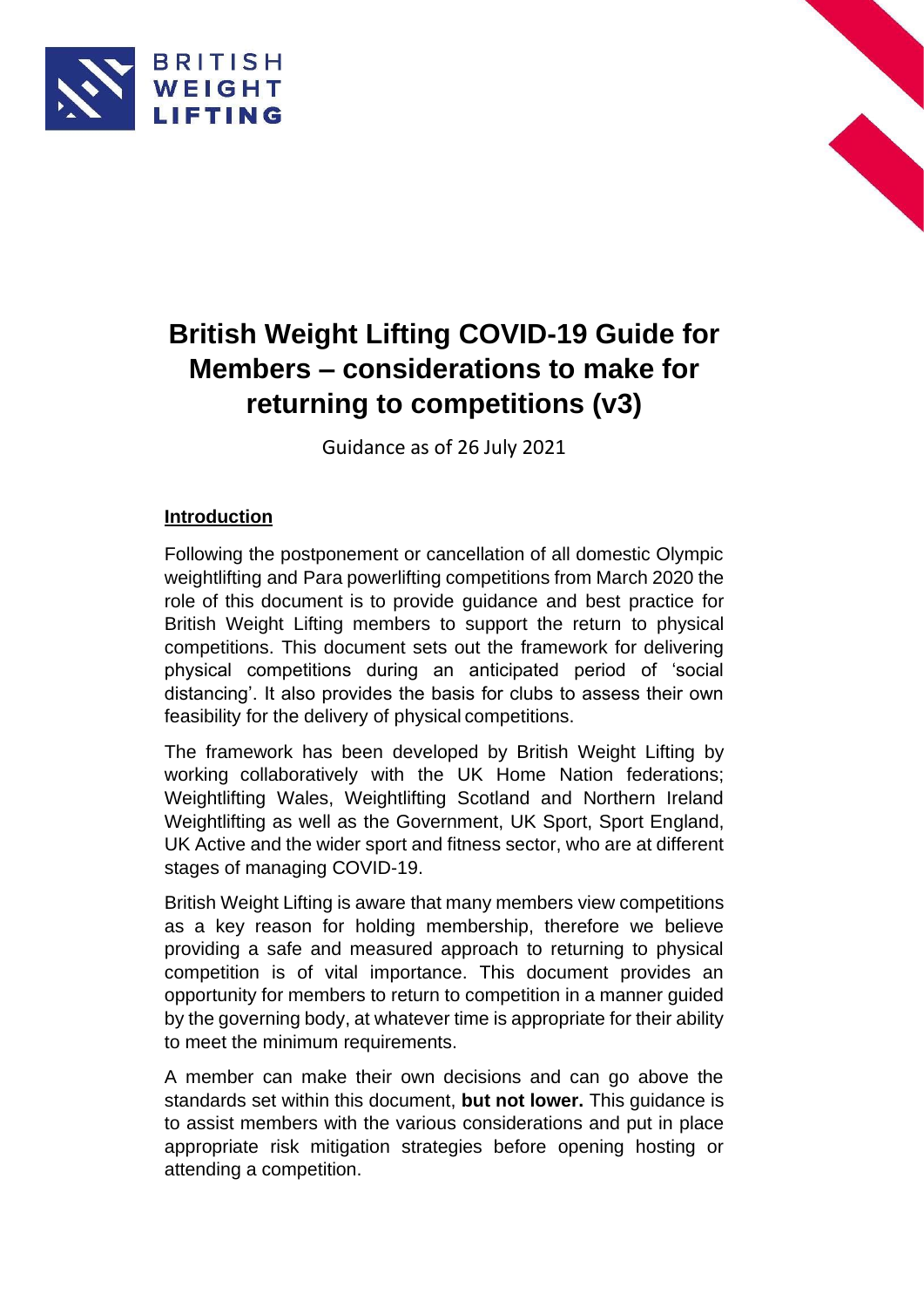



It is of paramount importance that individuals including coaches and athletes monitor themselves for any signs of the virus, as well as their general health.

This guidance has been published on the understanding that it is an interpretation of Government guidance relevant to the sports of weightlifting and para powerlifting. Guidance is changing very quickly with regard to the sport and fitness sector. We will continue to publish regular updates through the British Weight Lifting website and social media channels, to keep you up to date.

This guidance document is generally intended to facilitate physical competitions delivered under the BWL Technical and Competition Rules and Regulations (TCRR). Where there is a specific contradiction between this document and the TCRR, this document will take priority at the discretion of British Weight Lifting.

All parties should note the disclaimer at the end of this document.

#### **Guidance**

1- Venue, layout and general precautions

2- Number of athletes, coaches, officials and spectators 3- Arriving at an event

- 3- After Competition
- 4- Exiting the Venue
- 5- Disclaimer

## **1) Venue and Layout, General Precautions**

#### **a. Venue and Layout**

- Competition organisers should follow the **Facility Guidance**  outlined in the **British Weight Lifting COVID-19 Guide for Clubs – considerations to make before returning to training**
- Each athlete should have a 4mx4m lifting area clearly marked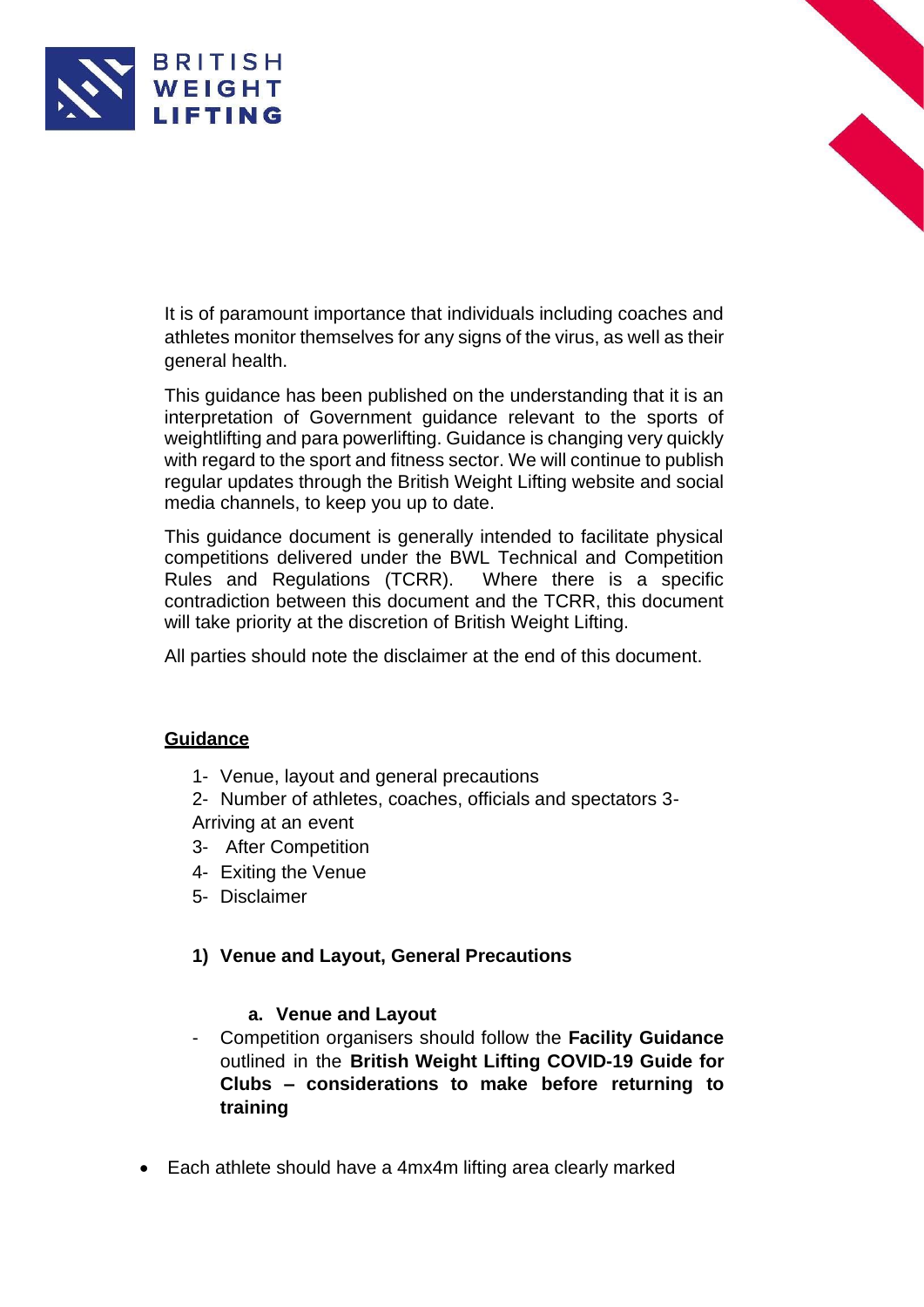



- No limits on how many people can meet
- 1m-plus guidance removed (except in some places like hospitals and passport control when entering)
- Face coverings no longer required by law, although the government still "expects and recommends" them in crowded and enclosed spaces., to protect themselves and others. Where worn correctly, this can reduce the risk of transmission.
- There are no set restrictions on how many people can take part in sport and physical activity, indoors and outdoors.
- All forms of activities can take place without set restrictions.
- All sports facilities can open, including ancillary facilities. There are no indoor capacity limits, however, venues may put in place some restrictions and guidance for enclosed areas.
- Organised sport participation events such as (but not limited to) races, rides and organised walks can take place outdoors with no capacity caps for participants or spectators.
- Government guidance for sport and physical activity will provide advice on how to reduce transmission when you're exercising.
- Ventilation is an important part of mitigating against the transmission of COVID-19

Ventilation into the building should be optimised to ensure a fresh air supply is provided to all areas of the facility and increased wherever possible. Particular attention should be given to areas where high intensity exercise activity takes place.

Ventilation systems should provide 100% fresh air and not recirculate air from one space to another.

#### **b. General Precautions**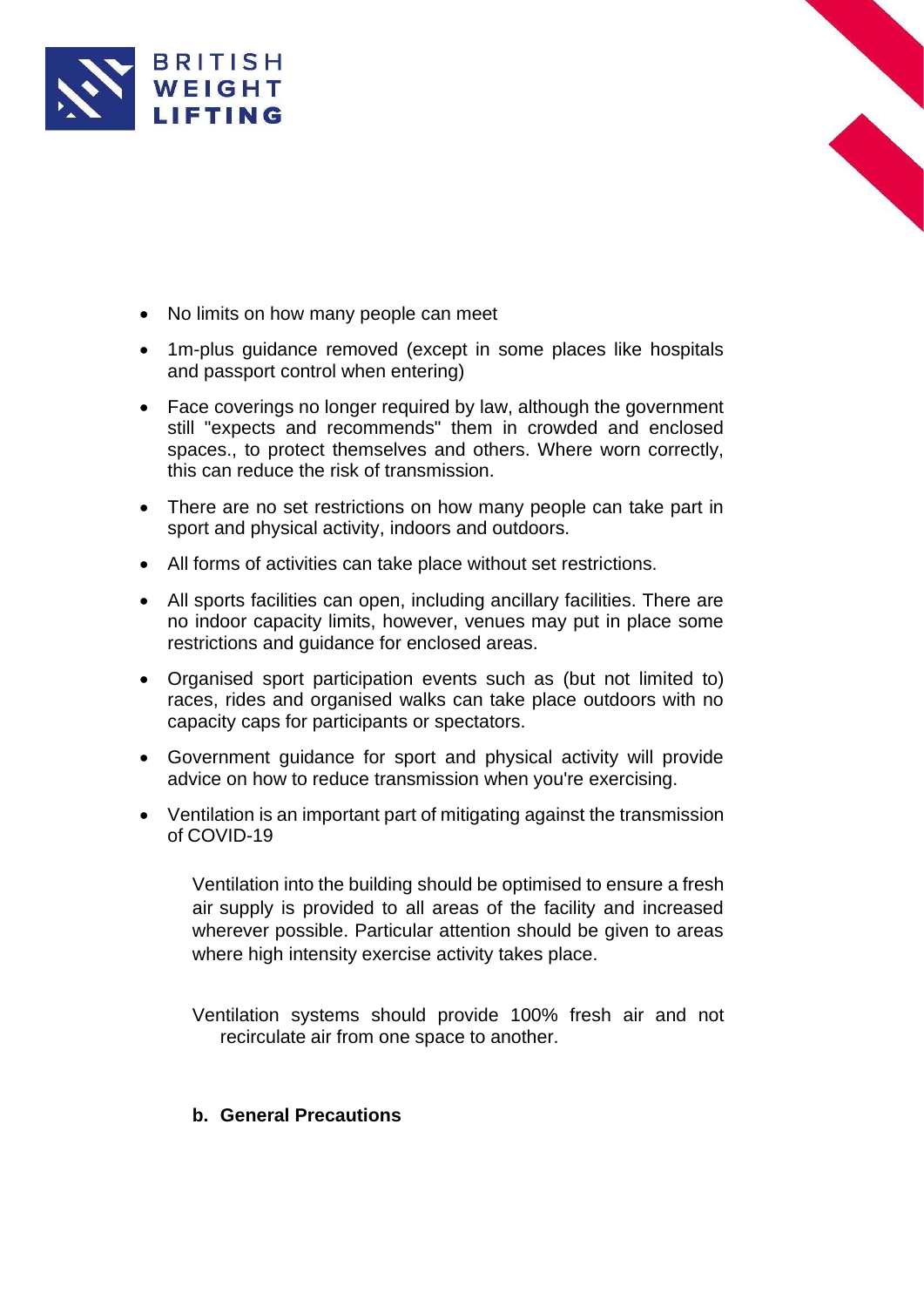

British Weight Lifting would recommend maintaining the following mitigations to keep your staff and members safe:

- Complete a health and safety risk assessment that includes risks from Covid-19. This should consider the points identified in the government's ['Guidance on Coronavirus \(Covid-19\) measures for](https://www.gov.uk/guidance/coronavirus-covid-19-grassroots-sports-guidance-for-the-public-and-sport-providers#how-to-manage-a-sport-facility-safely)  [grassroots sports participants, providers](https://www.gov.uk/guidance/coronavirus-covid-19-grassroots-sports-guidance-for-the-public-and-sport-providers#how-to-manage-a-sport-facility-safely) and facility operators'.
- **Do not admit customers who have suspected or confirmed COVID-19 or if they have been asked to self-isolate by NHS Test and Trace**
- Continue with the hygiene and cleaning regimes you have established during the pandemic - cleaning surfaces (especially high tough points) that people touch/share regularly.
- You should avoid sharing equipment where possible and practical; if equipment is shared then regular cleaning protocols should be implemented
- Do not allow any shared use of water bottles, chalk etc
- Provide hand sanitiser and encourage staff and members to sanitise and wash their hands frequently.
- Keep spaces well ventilated by opening doors and windows. Identify poorly-ventilated areas in the venue and take steps to improve air flow.
- There is no longer a legal requirement for clubs to display the COVID-19 QR code poster at the entrance to premises. However, clubs/facilities are advised to continue displaying QR codes for customers wishing to check in using the NHS COVID-19 app, and you may also wish to continue collecting customer contact details to support NHS Test and Trace.
- Face coverings are no longer mandatory however you may wish to advise members to use a face covering before/after their sporting activity if in a crowded indoor facility, but you don't have to wear one during sport. Please be aware and supportive of staff and customers who would like to continue wearing face coverings. Consideration should also be given to the continued use of face coverings for staff if in close contact roles.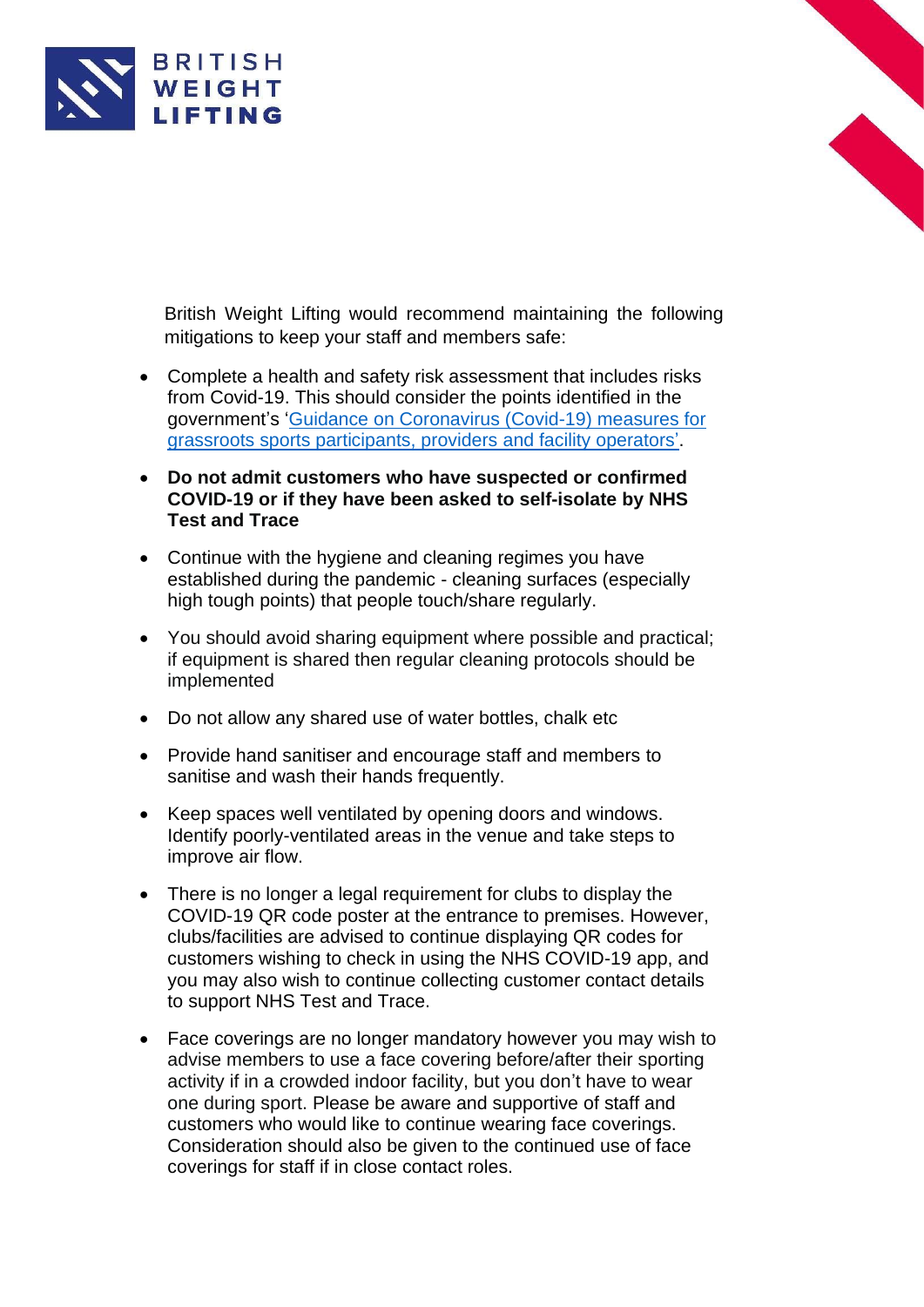

- Ensure that staff and customers who are unwell do not attend the club facility or venue.
- Make sure that you inform staff and customers how to visit your facility safely and ensure they are kept up to date with any changes that may be made.
- Communicate regularly, consistently and clearly with your members and volunteers so they are aware of the guidance and expectations when visiting your club/facility.

### **2) Number of athletes (and equipment), coaches, technical officials and spectators**

- No limits on [how many people can meet](https://www.bbc.co.uk/news/uk-51506729)
- 1m-plus guidance removed (except in some places like hospitals and passport control when entering)
- Face coverings no [longer required by law,](https://www.bbc.co.uk/news/health-51205344) although the government still "expects and recommends" them in crowded and enclosed spaces, to protect themselves and others. Where worn correctly, this can reduce the risk of transmission.
- There are no set restrictions on how many people can take part in sport and physical activity, indoors and outdoors.
- All forms of activities can take place without set restrictions.
- All sports facilities can open, including ancillary facilities. There are no indoor capacity limits, however, venues may put in place some restrictions and guidance for enclosed areas.

# **3) After Competition**

- Medal ceremonies can take place
- A full clean of each platform and technical equipment is recommended to take place afterthe venue is empty. Cleaning should be completed by the event organisers and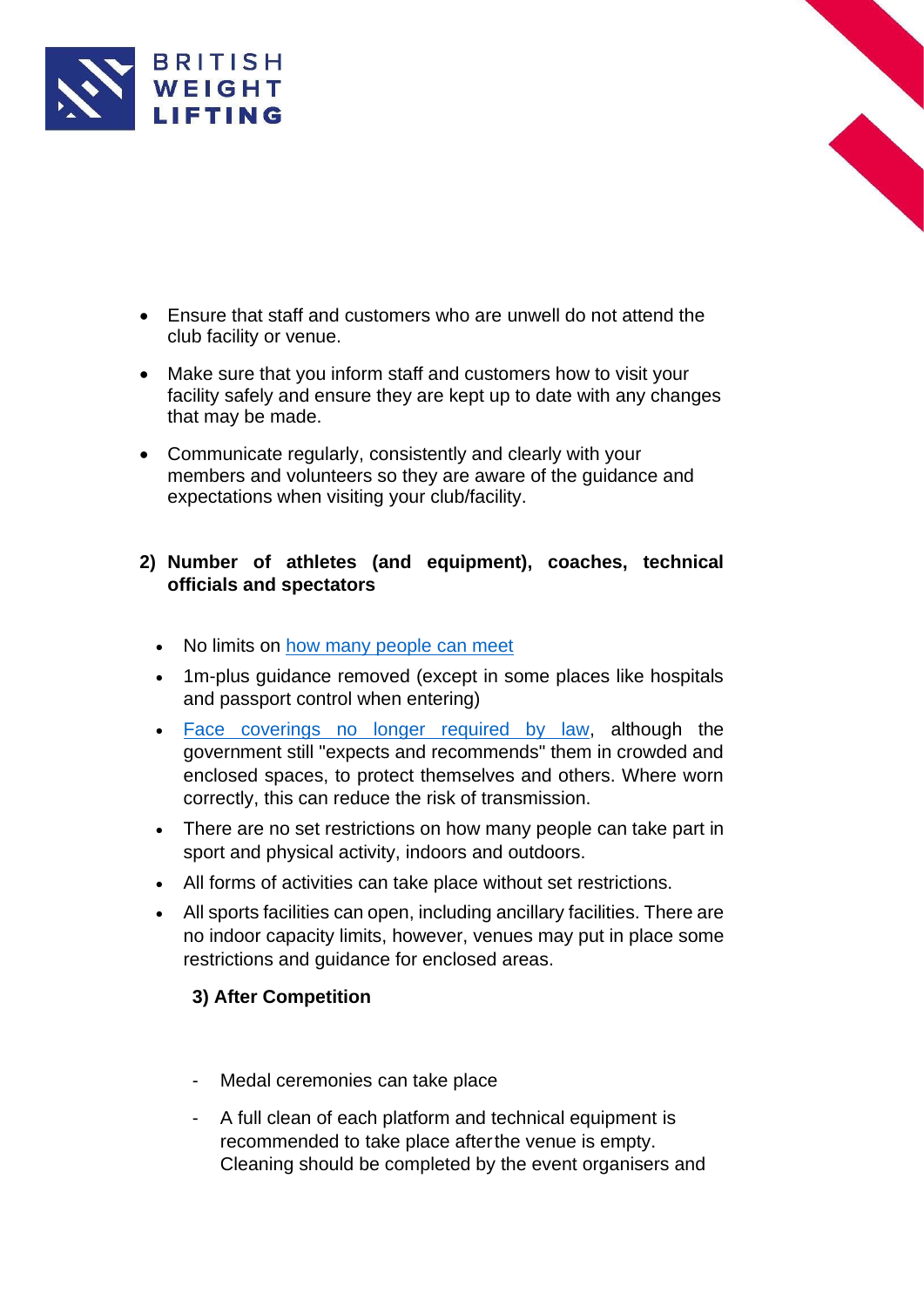



- All discs wiped down with alcohol-based cleaning fluid (minimum 60% abv)
- All bars cleaned with an alcohol-based cleaning fluid (minimum 60% abv)
- All platforms vacuumed and mopped with an alcoholbased cleaning fluid (minimum 60% abv)
- All chairs wiped down with an alcohol-based cleaning fluid (minimum 60% abv)
- Scoreboard computer mouse and keyboard to be cleaned with an alcohol-based cleaning fluid (minimum 60% abv)
- If using Eleiko equipment click [here](https://www.eleiko.com/files/eleiko-cleaning-guidelines.pdf) to view their recommended cleaning protocol.

# **4) Exiting the venue**

- A hand washing facility must also be provided for athletes who have not worn gloves, prior to the sanitising station
- Ideally attendees should exit through a separate door, or all must exit the building before next group can enter. Avoid people passing each other in doorways and corridors by using a one-way system where possible.

## **5) Disclaimer**

Please note that the subject matter covered in this guidance is in no way exhaustive and the material does not stand on its own nor is intended to be relied upon as a substitute for obtaining specific Government or legal advice. Individual circumstances will differ. The information contained in this guidance is given in good faith but any liability of British Weight Lifting or its professional advisors (including their respective members or employees) to you or any third party which may arise out of the reliance by you or any other party of the contents of this guidance is hereby excluded to the fullest extent permitted by law. British Weight Lifting and its professional advisors accept no duty of